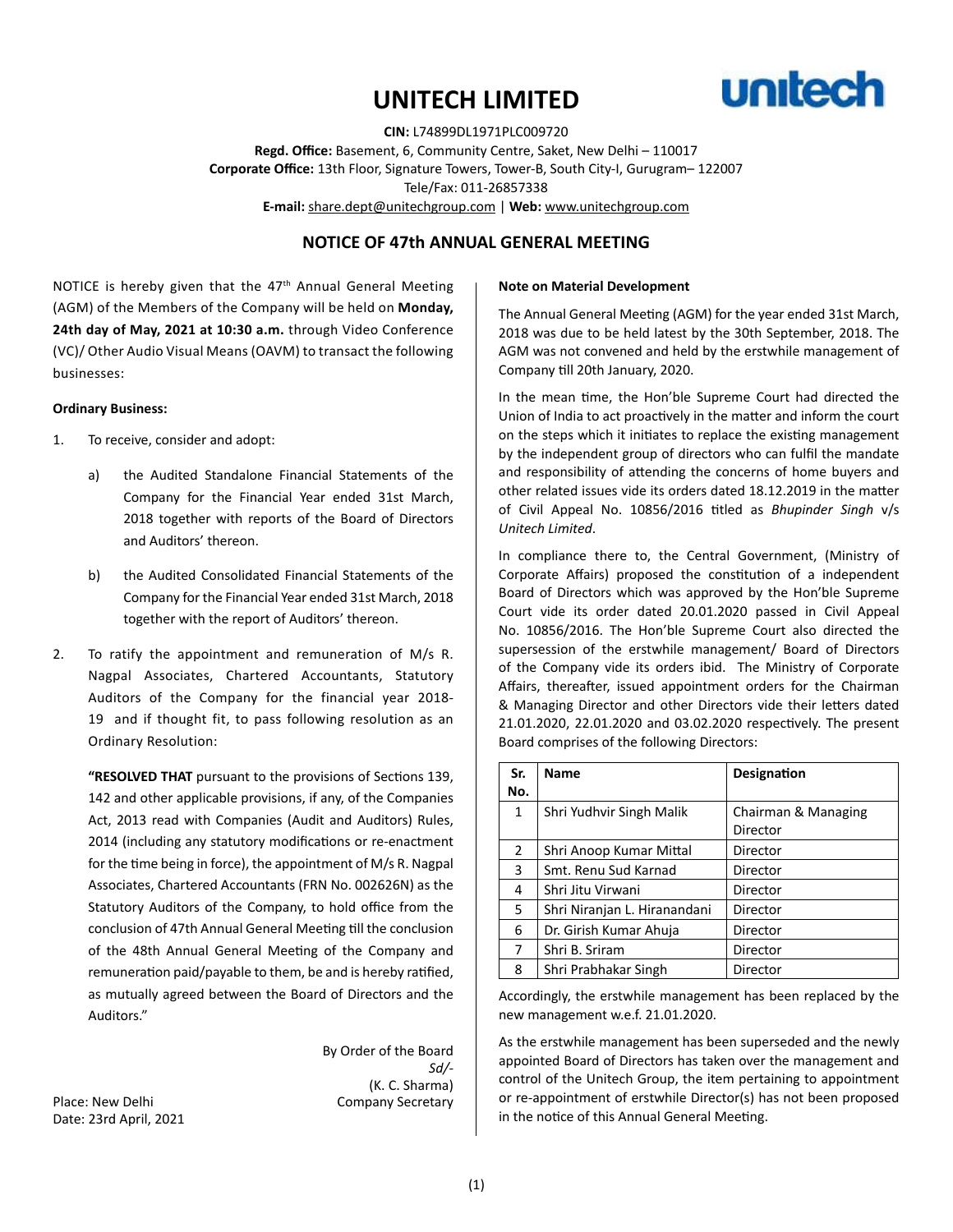#### **Notes:**

- 1. In view of the massive outbreak of the COVID-19 pandemic, the Ministry of Corporate Affairs (MCA), through Circular No. 14/2020 dated 8th April, 2020, Circular No.17/2020 dated 13th April, 2020 and Circular No. 20/2020 dated 5th May, 2020 and a General Circular No. 02/2021 dated 13th January, 2021 in continuation of Circular No. 20/2020 (collectively referred to as "MCA Circulars"), and Circular No. SEBI/HO/ CFD/CMD1/CIR/P/2020/79 dated 12th May, 2020 & SEBI/ HO/CFD/CMD2/CIR/P/2021/11 dated 15th January, 2021 issued by Securities and Exchange Board of India ('SEBI') have permitted the holding of the Annual General Meeting through Video Conferencing (VC) or Other Audio Visual Means (OAVM) and dispensed with physical presence of the Members at a common venue.
- 2. In terms of the said MCA and SEBI Circulars, the 47th Annual General Meeting (AGM) of the Members of the Company is being held through Video Conferencing (VC) or Other Audio Visual Means (OAVM). Hence, the Members can attend and participate in the AGM through VC/OAVM facility provided by NSDL. The instructions for participation by Members are given in the subsequent paragraphs. The Members can join the AGM in the VC/OAVM mode 15 minutes before and after the schedule time of the commencement of the meeting by following the procedure mentioned in the notice. The facility of participation at the AGM through VC/OAVM will be made available for 1000 Members on first come first served basis. This will not include large Shareholders (Shareholders holding 2% or more shareholding), Promoters, Institutional Investors, Directors, Key Managerial Personnel, Auditors, Secretarial Auditors etc. who are allowed to attend the AGM without restriction on account of first come first serve basis.
- 3. Since this AGM is being held pursuant to the MCA & SEBI Circulars through VC/ OAVM, physical attendance of Members has been dispensed with. Accordingly, the facility of appointment of proxies by the Members will not be available for this meeting. Hence, the proxy form and attendance slips are not annexed to this notice.
- 4. Members are requested to:-
	- (i) Quote their Folio / Client ID & DPID Nos. in all correspondence with the Registrar and Share Transfer Agent (RTA) / Company.
	- (ii) Register their e-mail IDs/ PAN/ Bank Account Details with RTA/ Company/ respective Depository Participants (DP).
	- (iii) Note that in case of joint holders attending the meeting, only such joint holder whose name is first in the Register of Members will be entitled to vote.
- 5. 23<sup>rd</sup> April, 2021 has been fixed as the Cut-off date for the purpose of ascertaining the entitlement of Members for sending Annual Report and other related documents for the year ended 31st March, 2018.
- 6. The Register of Members and the Share Transfer Books of the Company shall remain closed from Monday, 17th day of May, 2021 to Monday, 24th day of May, 2021 (both days inclusive) for the purpose of 47th AGM. As per Regulation 40 of SEBI Listing Regulations, NSE Circular No. NSE/CML/2020/38 dated 3rd December, 2020 and BSE Circular No. LIST/ COMP/31/2018-19 dated 3rd December, 2018 requests for effecting transfer of securities shall not be processed unless the securities are held in the dematerialized form with a depository i.e. NSDL or CDSL except in case of transmission or transposition of securities w.e.f. 1st April, 2019. In view of this and to eliminate all risks associated with physical shares and for ease of portfolio management, Members holding shares in physical form are requested to convert their shareholding in dematerialized form. The Securities and Exchange Board of India (SEBI) has mandated the submission of Permanent Account Number (PAN) by every participant in securities market, failing which the de-mat account would be suspended for trading. Members holding shares in electronic form are, therefore, requested to submit the PAN to their Depository Participants with whom they are maintaining their demat account.
- 7. Members holding shares in physical form are requested to submit their PAN and Bank details to the Registrar and Share Transfer Agent (RTA) of the Company. Members holding shares in physical form are requested to convert their shareholding in dematerialized form. Members may contact the Company or Company's Registrar and Share Transfer Agent (RTA), M/s Alankit Assignments Limited, for any assistance in this regard.
- 8. Pursuant to section 72 of the Companies Act, 2013, Members holding shares in physical form may file nomination in the prescribed Form SH-13 with the Company's Registrar and Share Transfer Agent. In respect of shares held in electronic/ de-mat form, the nomination details may be updated with the respective Depository Participant (DP).
- 9. The Ministry of Corporate Affairs has notified provisions relating to unpaid/ unclaimed dividend under sections 124 and 125 of the Companies Act, 2013 and Investor Education and Protection Fund (Accounting, Audit, Transfer and Refund) Rules, 2016. As per these Rules, dividends which were not encashed/claimed by the Member(s) for a period of seven consecutive years, have been transferred to the Investor Education and Protection Fund (IEPF) Authority. The shares in respect of which dividend have not been claimed for seven consecutive years have also been transferred to the de-mat account of IEPF Authority. The details of shares transferred to the IEPF Authority are available at the website of the Company. The Members whose dividend/shares are transferred to the IEPF Authority can claim their dividend/ shares from the Authority by following the refund procedure.
- 10. In compliance with the aforesaid MCA & SEBI Circulars, the notice calling the AGM for the financial year 2017-18 is being sent only through electronic mode to those Members whose e-mail addresses are registered with the Company or with the Depository Participant(s). The notice of AGM, circulated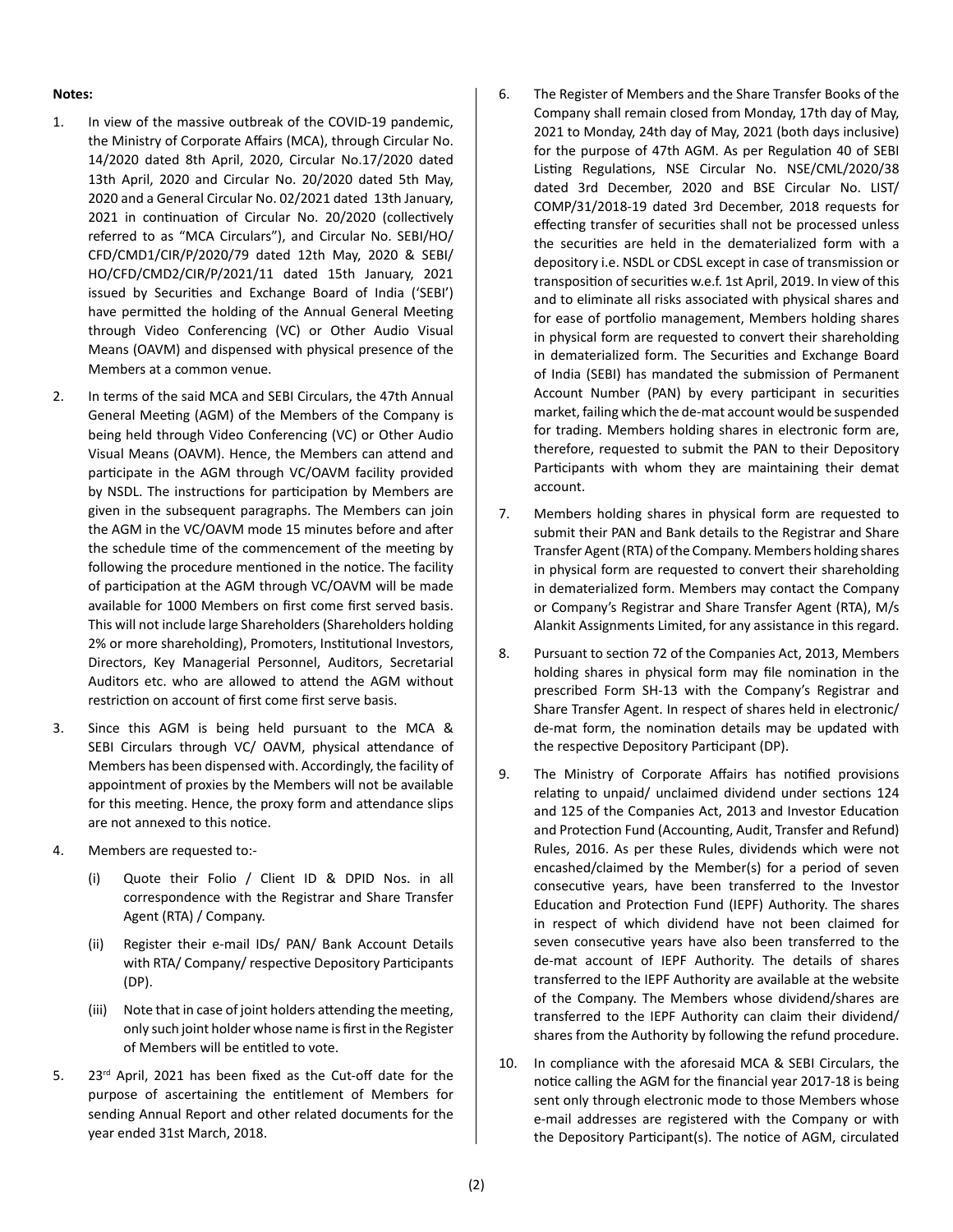to the Members of the Company, will also be made available on the Company's website. The notice can also be accessed from the websites of the Stock Exchanges i.e. BSE Limited and National Stock Exchange of India Limited at www.bseindia.com and www.nseindia.com, respectively and the AGM Notice is also available at the website of NSDL i.e. www.evoting.nsdl. com.

- 11. Manner of registering/updating email addresses:
	- (i) Members holding shares in physical mode, who have not registered/updated their email addresses with the Company, are requested to register/update the same by sending scanned copy of the request letter with details of folio number and attaching a self-attested copy of PAN card & Aadhar Card/ Election Identity Card at share.dept@unitechgroup.com with a copy marked to RTA at rta@alankit.com.
	- (ii) Members holding shares in dematerialised mode, are requested to register/update their email addresses with the Depository Participants with whom they maintain their demat account.
- 12. The Register of Directors' and Key Managerial Personnel and their shareholding maintained under section 170 of the Companies Act, 2013, the Register of Contracts or Arrangements in which the Directors are interested maintained under section 189 of the Companies Act, 2013 will be available for inspection in electronic mode during the AGM.
- 13. Since the AGM will be held through VC/ OAVM, the route map is not annexed in this Notice.
- 14. Mr. Manoj Kumar Mandal, Proprietor of M/s M.K. Mandal & Associates, Company Secretaries (Certificate of Practice No. 4968) has been appointed as the Scrutinizer to scrutinize the voting and remote e-voting process in a fair and transparent manner.
- 15. The Chairman shall, at the 47th AGM, allow voting with the assistance of Scrutinizer, by use of electronic mode for all those Members who will attend the said meeting via VC/ OAVM but have not cast their votes through remote e-voting facility.
- 16. The Scrutinizer shall, after the conclusion of the meeting, process & prepare the result after unblocking the votes cast through remote e-voting. The Scrutinizer shall submit a consolidated report of the votes cast in favour or against, if any, not later than 48 hours of conclusion of the meeting to the Chairman or a person authorized, who shall countersign the same. The Chairman or any person authorized by him shall declare the results of voting forthwith.
- 17. The result declared alongwith the report of the Scrutinizer shall be placed at the website of the Company and the website of e-voting agency at www.evoting.nsdl.com immediately after the declaration of result by the Chairman or a person authorized by him. The result shall also be forwarded to BSE Limited and National Stock Exchange of India Limited.
- 18. The resolutions, if passed by the requisite majority, shall be deemed to have been passed on the date of the 47th Annual General Meeting.
- 19. Members desirous of seeking/ obtaining any information/ clarifications concerning the accounts and operations of the Company or intending to express their views or raise any query are requested to write to the Company from their registered email address on or before 14th May, 2021, mentioning their name, de-mat account number/folio number, PAN, email id and mobile number at share.dept@unitechgroup.com. The same will be replied by the Company suitably. Only those Members who have registered themselves as a speaker will be allowed to express their views, ask questions during the AGM. The Company reserves the right to restrict the number of speakers as well as the speaking time depending upon the availability of time at the AGM. It is requested to raise the queries precisely and in short to enable the Company to answer the same.

#### **20. Instructions for e-voting and joining the 47th AGM**

- i) pursuant to the provisions of section 108 of the Companies Act, 2013 read with Rule 20 of the Companies (Management and Administration) Rules, 2014 as amended from time to time and Regulation 44 of the SEBI Listing Regulations, the Members are provided with facility to cast their vote electronically, through the e-voting services provided by NSDL on resolutions proposed to be considered at the 47th Annual General Meeting (AGM).
- ii) The remote e-voting period commences at 9.00 a.m. (IST) on Friday, 21st May, 2021 and ends on Sunday, 23rd May, 2021 at 5.00 p.m. (IST). During this period, Members of the Company holding shares either in physical form or in dematerialized form, as on the cutoff date i.e. on Monday the 17th day of May, 2021 may cast their vote by remote e-voting. Remote e-voting shall not be allowed beyond the said date and time and the remote e-voting facility shall be blocked thereafter. Once the vote on a resolution is cast by the Member through remote e-voting, the Member shall not be allowed to change it subsequently or cast the vote again.
- iii) The facility for voting through remote e-voting shall be made available during the conduct of 47th AGM via VC / OAVM and the Members attending the meeting via VC/ OAVM who have not already cast their vote by remote e-voting shall be able to exercise their right to vote at the meeting. The procedure for e-voting on the day of AGM is same as for remote e-voting.
- iv) The Members who have cast their vote by remote e-voting prior to the 47th AGM may also attend/ participate in the 47th AGM but shall not be entitled to cast their vote again.
- v) The voting rights shall be in proportion to their shares in the paid-up equity share capital of the Company as on the cut-off date.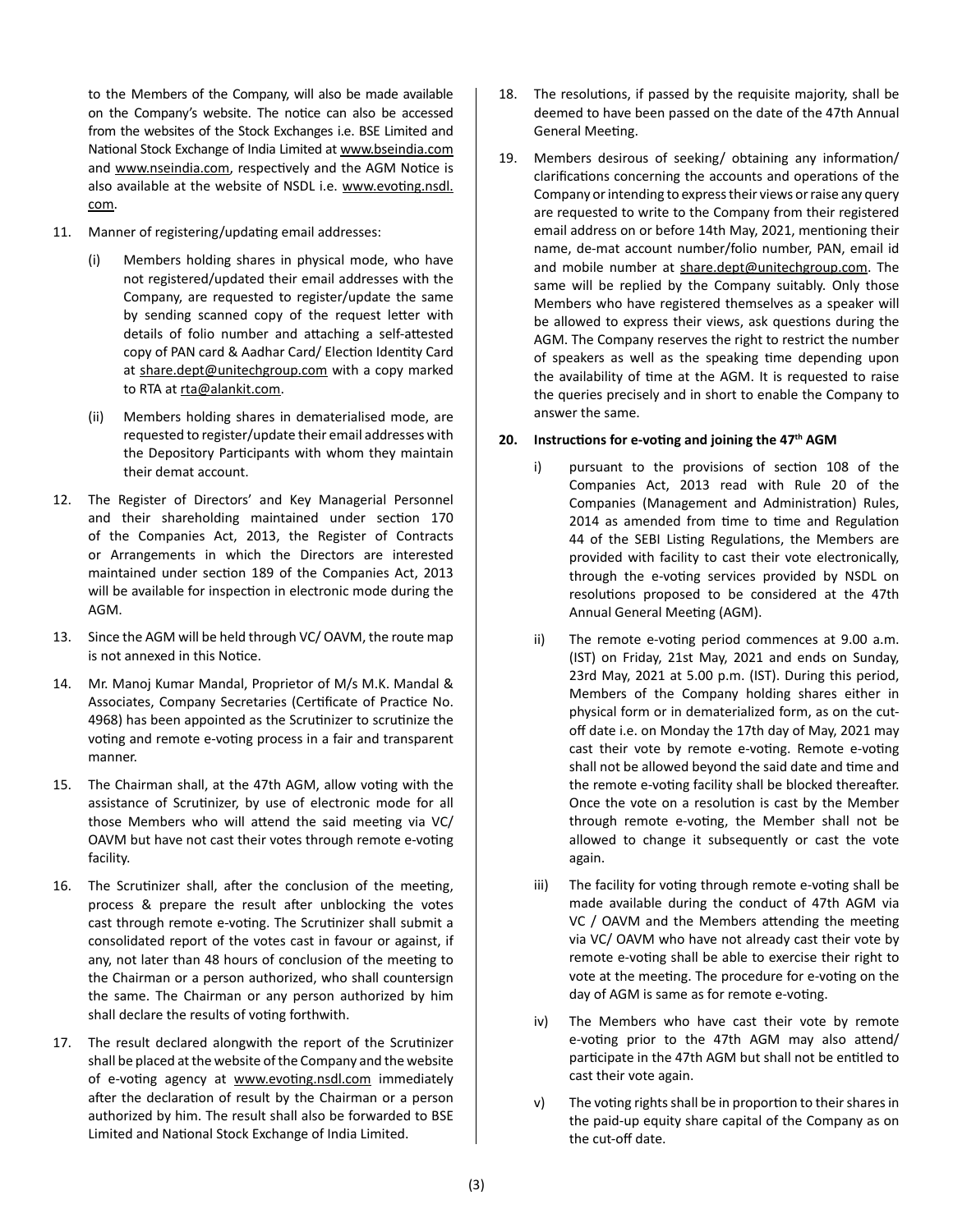- vi) Any person, who acquires shares of the Company and becomes Member of the Company after dispatch of the notice electronically or whose email id is not registered with the Company / RTA / Respective DP and holding shares as on the cut-off date i.e. 17th May 2021, may obtain the login ID and password by sending a request at evoting@nsdl.co.in or rta@alankit.com.
- vii) A person, whose name is recorded in the Register of Members or in the Register of Beneficial Owners maintained by the depositories as on the cut-off date for e-voting shall be entitled to avail the facility of remote e-voting or voting at the 47th AGM electronically. A person who is not a Member as on cut-off date should treat this notice for information purpose only.
- viii) The detail of the process and manner for remote e-voting are explained herein below:

Step 1: Log-in to NSDL e-voting system at https://www.evoting. nsdl.com/

**Step 2:** Cast your vote electronically on NSDL e-voting system.

#### **Details on Step 1 are mentioned below:**

#### **How to Log-into NSDL e-voting website**

- 1. Visit the e-voting website of NSDL. Open web browser by typing the following URL: https://www.evoting.nsdl.com/ either on a personal computer or on a mobile.
- 2. Once the home page of e-voting system is launched, click on the icon "Login" which is available under 'Shareholders' section.
- 3. A new screen will open. You will have to enter your User ID, your Password and a Verification Code as shown on the screen.

Alternatively, if you are registered for NSDL eservices i.e. IDEAS, you can log-in at https://eservices.nsdl.com with your existing IDEAS login. Once you log-in to NSDL eservices after using your log-in credentials, click on e-voting and you can proceed to Step 2 i.e. cast your vote electronically.

4. Your User ID details are given below :

| <b>Manner of holding</b><br>shares i.e. De-mat (NSDL<br>or CDSL) or Physical. |                                                                    | Your User ID is:                                                                                                                                                    |
|-------------------------------------------------------------------------------|--------------------------------------------------------------------|---------------------------------------------------------------------------------------------------------------------------------------------------------------------|
| (a)                                                                           | For Members who<br>hold shares in de-<br>mat account with<br>NSDL. | 8 Character DP ID followed by 8 Digit<br>Client ID<br>For example if your DP ID is IN300*** and<br>Client ID is 12****** then your user ID is<br>IN300***12******.  |
| (b)                                                                           | For Members who<br>hold shares in de-<br>mat account with<br>CDSL. | 16 Digit Beneficiary ID<br>For example if your Beneficiary ID is<br>12************** then your user ID is<br>12**************                                       |
| (c)                                                                           | <b>Members</b><br>For<br>holding shares in<br>physical form.       | EVEN Number followed by Folio Number<br>registered with the Company<br>For example if folio number is 001***<br>and EVEN is 101456 then user ID is<br>101456001 *** |

- 5. Your password details are given below:
	- a) If you are already registered for e-voting, then you can use your existing password to login and cast your vote.
	- b) If you are using NSDL e-voting system for the first time, you will need to retrieve the 'initial password' which was communicated to you. Once you retrieve your 'initial password', you need to enter the 'initial password' and the system will force you to change your password.
	- c) How to retrieve your 'initial password'
		- i) If your email ID is registered in your De-mat account or with the Company, your 'initial password' is communicated to you on your email ID. Trace the email sent to you from NSDL from your mailbox. Open the email and open the attachment i.e. a .pdf file. Open the .pdf file. The password to open the .pdf file is your 8 digit client ID for NSDL account, last 8 digits of client ID for CDSL account or folio number for shares held in physical form. The .pdf file contains your 'User ID' and your 'initial password'.
		- ii) Process for those Members whose e-mail ids are not registered with the depositories/ RTA/ Company, for procuring user id and password and registration of e-mail ids, please send a request, before commencement of remote e-voting:
			- a) In case shares are held in physical mode please provide Folio No., Name of shareholder, scanned copy of the share certificate (front and back), PAN (self attested scanned copy of PAN Card), AADHAR (self attested scanned copy of Aadhar Card) by sending email to rta@alankit.com with a copy marked to share.dept@unitechgroup.com.
			- b) In case shares are held in demat mode, please provide DPID-Client ID (16 digit DPID + CLID or 16 digit beneficiary ID), Name, client master or copy of Consolidated Account statement, PAN (self attested scanned copy of PAN card), AADHAR (self attested scanned copy of Aadhar Card) by sending email to rta@alankit.com with a copy marked to share.dept@unitechgroup. com.
- 6. If you are unable to retrieve or have not received the " Initial password" or have forgotten your password:
	- a) Click on **"Forgot User Details/Password**?"(If you are holding shares in your De-mat account with NSDL or CDSL) option available on www.evoting.nsdl.com.
	- b) **"Physical User Reset Password"** (If you are holding shares in physical mode) option available on www. evoting.nsdl.com.